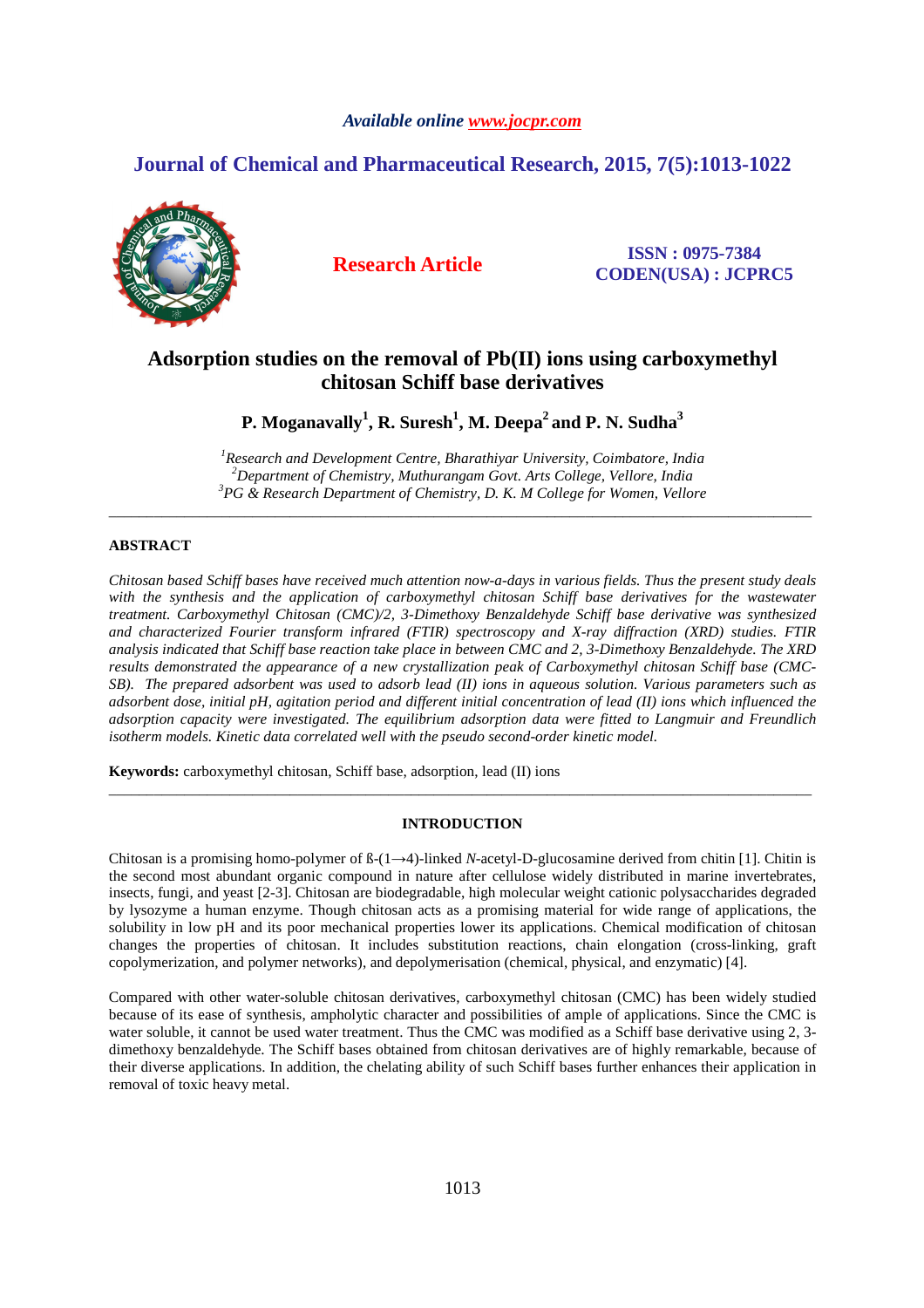The metal selected for this study is lead. Lead is considered to have a stable oxidation state  $(Pb^{2+})$  that furnishes a divalent ion. Lead pollution primarily came from cars in the past. Today, lead pollution primarily comes from lead smelters, metal processing plants and incinerators. Lead is "absorbed" into the blood plasma, where it rapidly equilibrates with extra cellular fluid. Lead can damage various systems of the body including the nervous and reproductive systems and kidneys, and it can cause high blood pressure and anemia. Thus the removal of lead becomes much essential. Therefore in the present work, carboxymethyl chitosan Schiff base was synthesized, characterized and investigated for its adsorption capacity. The results are discussed.

*\_\_\_\_\_\_\_\_\_\_\_\_\_\_\_\_\_\_\_\_\_\_\_\_\_\_\_\_\_\_\_\_\_\_\_\_\_\_\_\_\_\_\_\_\_\_\_\_\_\_\_\_\_\_\_\_\_\_\_\_\_\_\_\_\_\_\_\_\_\_\_\_\_\_\_\_\_\_*

# **EXPERIMENTAL SECTION**

#### **Materials**

Carboxymethyl chitosan were purchased from India Sea Foods, Cochin, Kerala, India. The aldehyde such as 2, 3- Dimethoxy Benzaldehyde was purchased from Sigma Aldrich, India. All the chemicals used were of analytical grade.

# **Synthesis of Carboxymethyl chitosan Schiff Bases (CMC-SB)**

Carboxymethyl chitosan was dissolved in water and stirred at room temperature for 30 min. Then, 2,3 dimetoxybenzaldehyde an aromatic aldehyde was added to the mixture. The mixture was stirred and heated at 60°C for 12 h under water bath heating. After cooling, the crude product was washed with ethanol to the point of colorless filtrate. The product was dried at  $60^{\circ}$ C in vacuum for 24 h [5].

# **Characterization**

# **FTIR studies**

Fourier transform infrared spectra of chitosan Schiff base derivatives using KBR pellet method were recorded in the frequency range of  $400 - 4000 \text{ cm}^{-1}$  using Thermo Nicolet AVATAR 330 spectrophotometer.

# **X – ray diffraction studies**

X – ray diffractograms of samples were obtained using an X – ray powder diffractometer (XRD – SHIMADZU XD – D1) with Ni – filter and Cu Kα radiation source. The relative intensity was recorded in the scattering range  $2\theta$ , varying from  $10^{\circ}$  to  $90^{\circ}$ .

# **Heavy metal removal by batch adsorption studies**

Synthetic solutions of Pb (II) ions were taken in stopper bottles and agitated with schiff base at  $30^{\circ}$ C in orbit shaker at fixed speed of 160rpm. The extent of heavy metal removal was investigated separately by changing adsorbent dose, contact time of shaking and changing pH of the solution. After attaining the equilibrium adsorbent was separated by filtration using filter paper and aqueous phase concentration of metal was determined with atomic adsorption spectrophotometer (Varian AAA 220 FS).

# **Adsorption isotherm studies**

At the optimum conditions of adsorbent dose and pH, the synthetic solutions of Pb ions were agitated for one hour at various initial concentrations and amount of unadsorbed lead in the filtrate were analysed. The values were fitted into Langmuir and Freundlich adsorption isotherms.

In this study the following linearised form of the Langmuir isotherm was used.

$$
C_{eq} \mathbin{/} C_{ads} = b C_{eq} \mathbin{/} K_L + 1 \mathbin{/} K_L
$$

and  $C_{\text{max}} = K_{\text{I}}/b$ 

Where  $C_{ads}$  = amount of metal ion adsorbed (mg/g)  $C_{eq}$  = equilibrium concentration of metal ion in solution (mg/dm<sup>3</sup>)  $K_L$  = Langumir constant  $(dm^3/g)$  $b =$  Langumir constant  $(dm<sup>3</sup>.mg)$  $C_{\text{max}}$  = maximum metal ion to adsorb onto 1g chitosan (mg/g).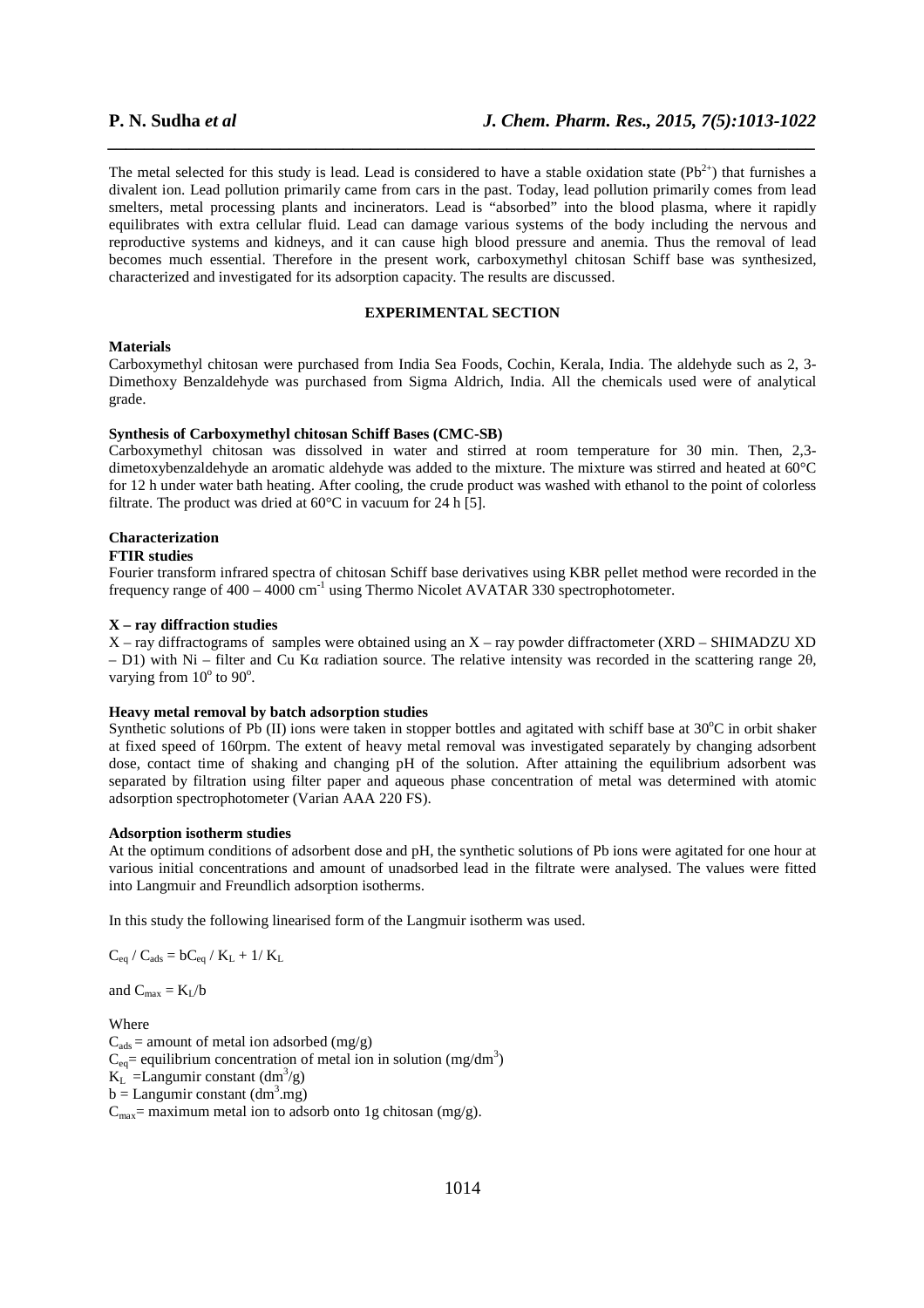The Freundlich equation which is used is expressed as:

$$
C_{ads} = P C_{eq}^{1/n}
$$

In and linearised form of the Freundlich equation was used.

 $log C_{ads} = log P + 1/n log C_{eq}$ 

# where

 $C_{ads}$  = amount of metal ion adsorbed (mg/g)  $C_{eq}$ = equilibrium concentration in solution (mg/dm<sup>3</sup>)  $1/n$  = Freundlich constant (mg.g<sup>-1</sup>)  $P =$  Freundlich constant (g.dm<sup>-3</sup>)

### **Kinetics Studies**

In the present study kinetics were calculated for both pseudo-first order, the pseudo second order kinetic models applied and expressed as follows.

*\_\_\_\_\_\_\_\_\_\_\_\_\_\_\_\_\_\_\_\_\_\_\_\_\_\_\_\_\_\_\_\_\_\_\_\_\_\_\_\_\_\_\_\_\_\_\_\_\_\_\_\_\_\_\_\_\_\_\_\_\_\_\_\_\_\_\_\_\_\_\_\_\_\_\_\_\_\_*

### **Pseudo-first order kinetics**

Rate expression is

$$
log(q_e - q_t) = log q_e - \frac{K_1}{2.303}t
$$

 $q_t$  and  $q_e$  are the amounts of ion adsorbed at time t and at equilibrium (mg/g).  $k_1$  = rate constant (min<sup>-1</sup>)

# **Pseudo-Second order Kinetics**

Rate expression is

$$
t/q_t=1/{k_2q_e}^2+t/q_e
$$

where

 $k_2$  = second order kinetic constant (gmg<sup>-1</sup>min<sup>-1</sup>).

# **RESULTS AND DISCUSSION**

# **FTIR studies**

**Figure-1 and 2** shows the FT- IR spectrum of the Carboxymethyl chitosan and Carboxymethyl chitosan/2,3 dimethoxy benzaldehyde Schiff base. The spectrum shows a broad peak at 3420 and 3418 cm<sup>-1</sup> for CMC and CMC-SB, which indicates the intermolecular hydrogen bond O-H, N-H stretching and polymeric association. Compared with pure CMC the broad peak was shifted to the lower region, this reduction in the peak position indicates that the functional groups of CMC and 2,3-dimethoxy benzaldehyde were involved in the participation of non-covalent interaction. The asymmetric C-H stretching was indicated by the peak at 2918 cm<sup>-1</sup> for CMC and 2921 cm<sup>-1</sup> for CMC-SB, this corresponding peak shift to the higher position reveals the incorporation of aromatic C-H bonds of aldehyde [6].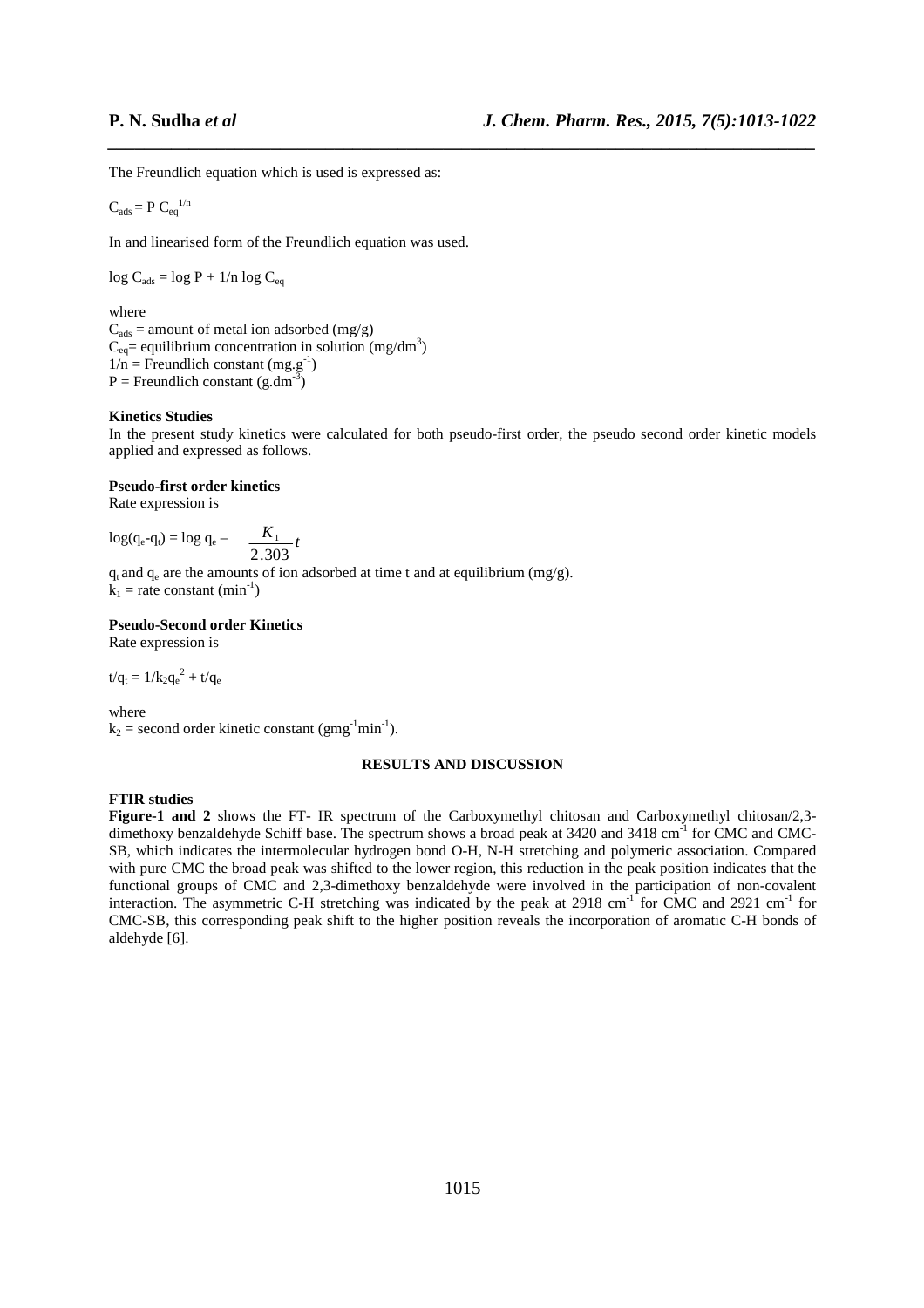

**Figure 2: FTIR spectrum of Carboxymethyl Chitosan/2, 3-Dimethoxy Benzaldehyde Schiff base derivative** 

A characteristic peak observed at 1725 and 1630 cm<sup>-1</sup> indicates the presence of C=O (COO) groups and NH<sub>2</sub> group of CMC and this peak was shifted to around 1609 cm<sup>-1</sup> in the case of CMC-SB which indicated the overlapping of C=N and C=C group confirming the formation of carboxymethyl chitosan/2,3-dimethoxy benzaldehyde Schiff base compound[7]. Peaks obtained at around 1382, 1245, 1160, 1111 and 1069 cm<sup>-1</sup> are due to C-H bending, OH bending, NH bending, C-O stretching, glycosidic bonds, C-O-C stretching respectively.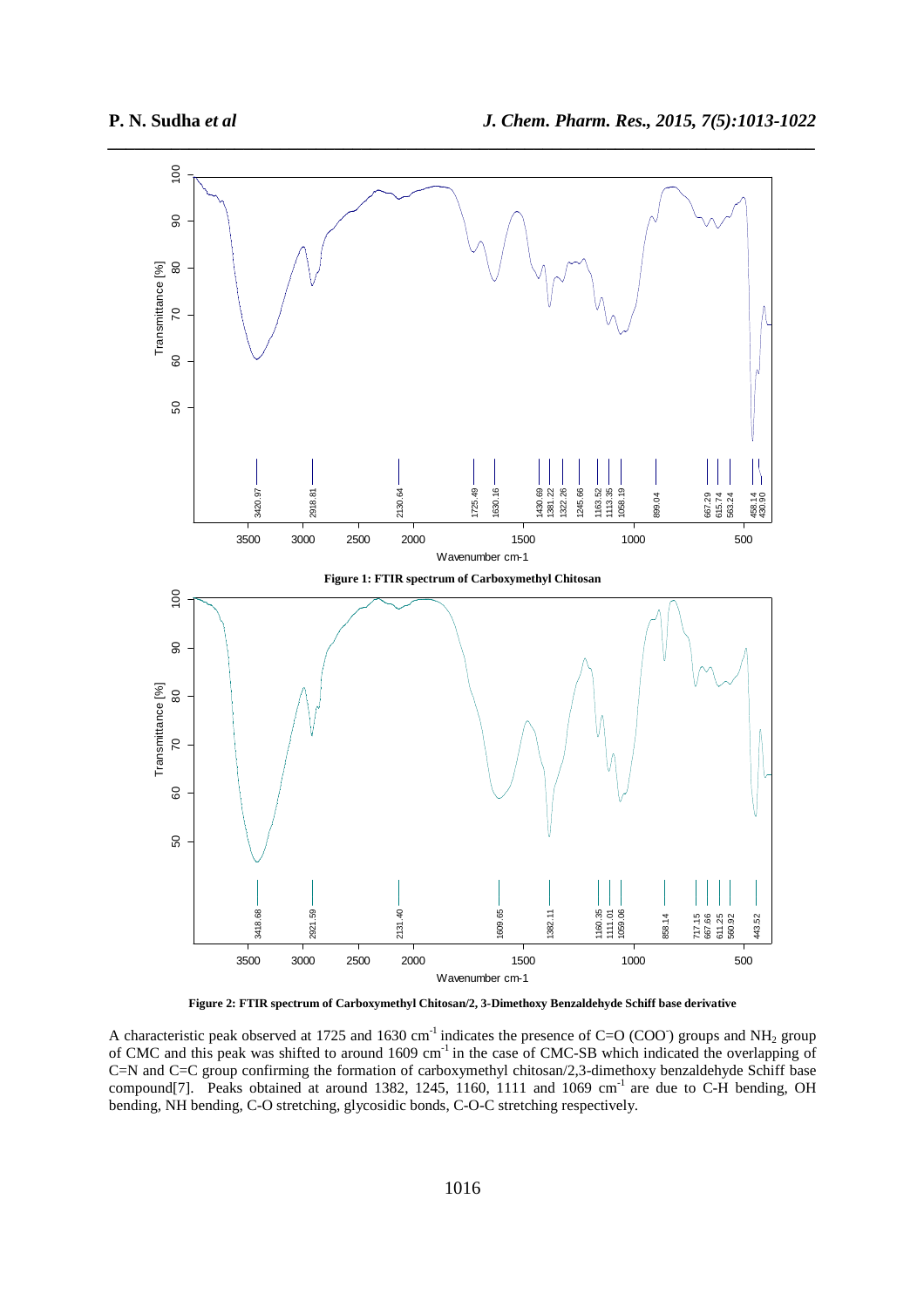The FTIR spectrum of CMC and carboxymethyl chitosan Schiff base showed its characteristic peaks and the absorption band of Schiff base formation were in the range of  $1598 - 1650$  cm<sup>-1</sup>, confirming the presence of C=N (imine) bond which was formed between the NH group the carboxymethyl chitosan matrix and with the C=O group of corresponding aldehyde. There was the reduction in the intensity of the peak for  $NH_2$  group content which indicates the participation of the amino group of the polymer matrix with the aromatic aldehyde to form Schiff bases [8].

*\_\_\_\_\_\_\_\_\_\_\_\_\_\_\_\_\_\_\_\_\_\_\_\_\_\_\_\_\_\_\_\_\_\_\_\_\_\_\_\_\_\_\_\_\_\_\_\_\_\_\_\_\_\_\_\_\_\_\_\_\_\_\_\_\_\_\_\_\_\_\_\_\_\_\_\_\_\_*

# **XRD studies**

X- ray diffraction patterns of various samples were measured to investigate the change of the crystalline nature of solids. **Figure 3 and 4** shows the XRD diffractogram of Carboxymethyl chitosan and Carboxymethyl chitosan/2,3 dimethoxy benzaldehyde Schiff base. The peaks of CMC obtained at 2θ = 20°, 29° and 46° were broad. For CMC-SB the peak was shifted to  $2\theta = 30^{\circ}$ , 48° and 56°, this indicates the formation of Schiff base. The peaks are broad, which indicates that the prepared schiff base has semi crystalline nature. The weak diffraction peak centered at diffraction angle 2θ-10° and sharp diffraction peak at 20° are indicative of high degree of crystalline morphology of chitosan [9], but after derivatization the crystallanity tends to decreases for CMC and further decreases for CMC-SB



**Figure 4: XRD pattern of Carboxymethyl Chitosan/2, 3-Dimethoxy Benzaldehyde Schiff base derivative**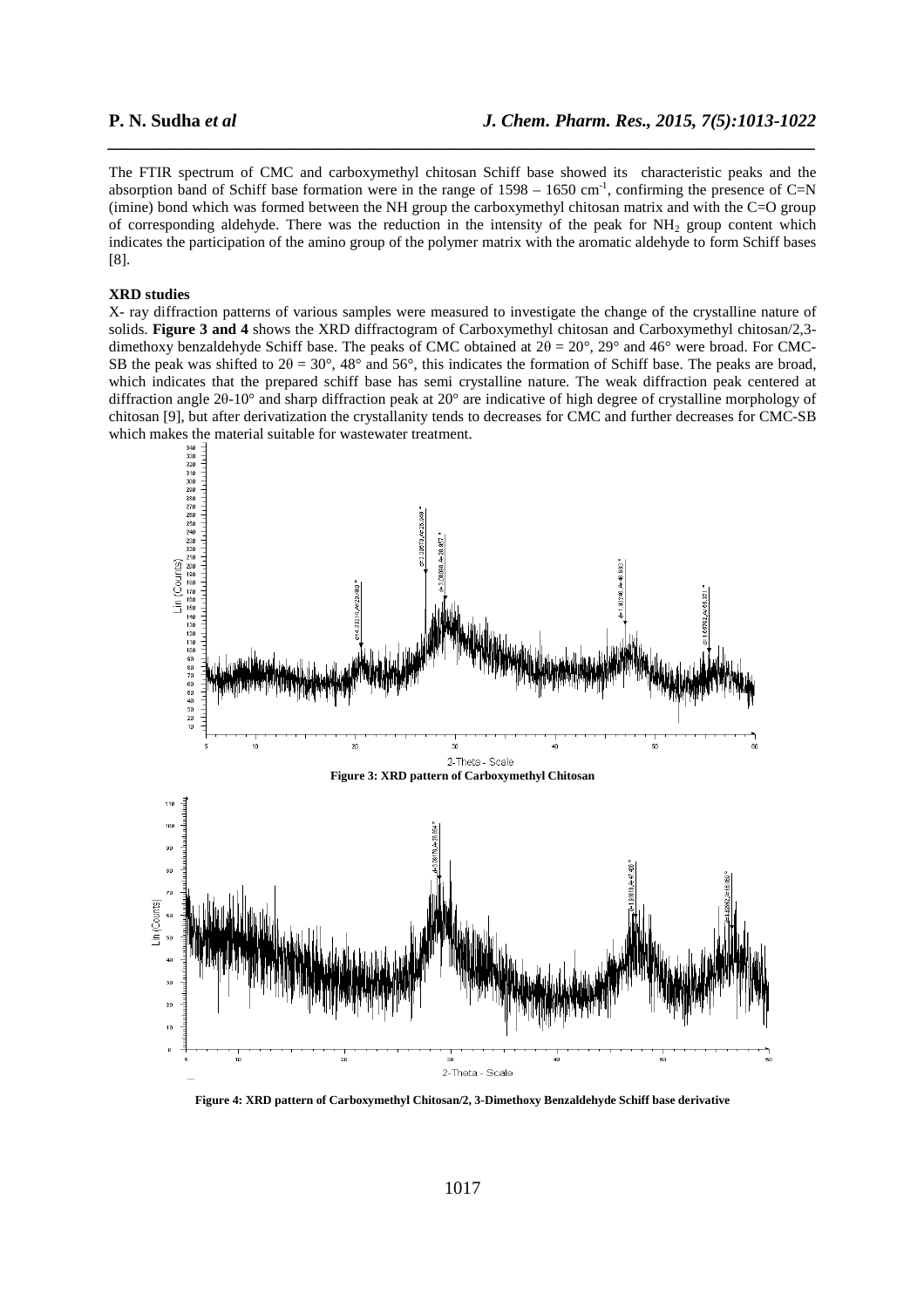#### **Removal of lead(II) ions**

Optimum metal adsorption were determined by investigating the parameters such as initial concentration of metal ions, sorbent dosage, contact time and pH of solution at constant temperature. The equilibrium data were fit into Langumir and Freundlich adsorption isotherms. The kinetic studies were investigated using Lagergren (1898). Ho and Mckay (1998) equations. The results are discussed

*\_\_\_\_\_\_\_\_\_\_\_\_\_\_\_\_\_\_\_\_\_\_\_\_\_\_\_\_\_\_\_\_\_\_\_\_\_\_\_\_\_\_\_\_\_\_\_\_\_\_\_\_\_\_\_\_\_\_\_\_\_\_\_\_\_\_\_\_\_\_\_\_\_\_\_\_\_\_*

### **Effect of adsorbent dose**

The effect of the amount of adsorbent on the removal of  $Pb^{2+}$  ions is depicted in the Figure - 5. It is observed that the removal of metal ions increases with an increase in the amount of adsorbent. The amount of adsorbent dose was varied from  $1 \text{ g} - 6 \text{ g}$ . The minimum percentage removal was 32.3% for a dose of 1gm and maximum value of 82.1% for the dose of 6 g. With increasing adsorbent dosage, more surface area is available for adsorption due to an increase in active sites on the adsorbent [10].



**Figure 5: Effect of adsorbent dose on the removal of Pb2+** 

# **Effect of pH**

The effect of pH on the removal of lead (II) ions was shown in the **Figure 6**. The pH is an important parameter which obviously influences the removal efficiency of metal ions from the solution. The optimum removal was obtained at pH 5. Initially at lower pH the adsorption is very minimum, this can be explained on the basis of a competition between proton and metal ions. While on increasing the pH the adsorption increases with decrease in the concentration of  $\hat{H}^+$  ions, which compete the metal ions at lower pH. After reaching the maximum removal the decrease in adsorption at higher pH was observed this is due to formation of soluble hydroxyl complexes.



**Figure 6: Effect of pH on the removal of Pb2+**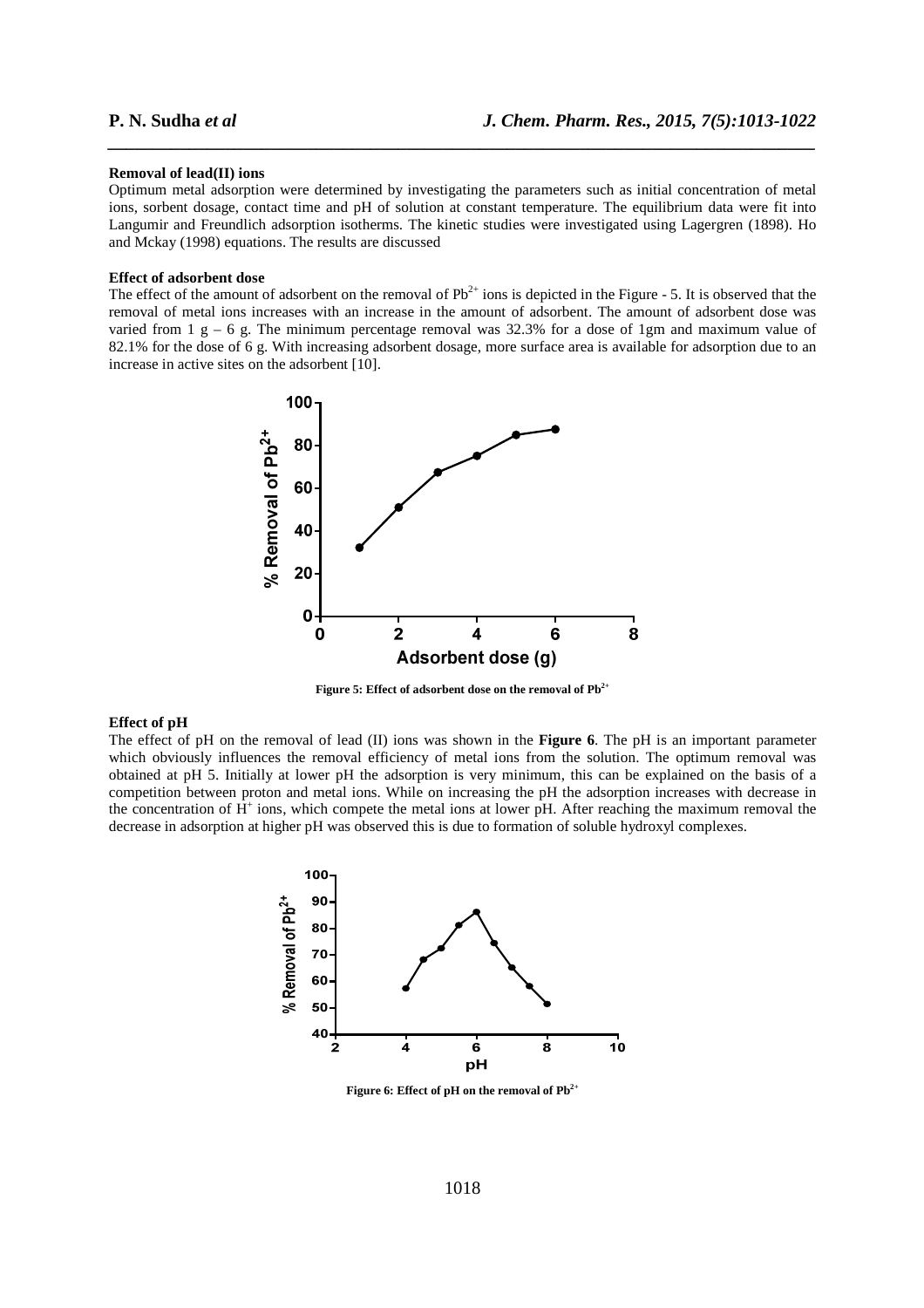#### **Effect of contact time**



*\_\_\_\_\_\_\_\_\_\_\_\_\_\_\_\_\_\_\_\_\_\_\_\_\_\_\_\_\_\_\_\_\_\_\_\_\_\_\_\_\_\_\_\_\_\_\_\_\_\_\_\_\_\_\_\_\_\_\_\_\_\_\_\_\_\_\_\_\_\_\_\_\_\_\_\_\_\_*

**Figure 7: Effect of contact time on the removal of Pb2+** 

The effect of contact time on the adsorption of  $Pb^{2+}$  ions onto CMC-SB was investigated by keeping the other parameters such as adsorbent dose and pH of solution as constant. The observed results are presented in **Figure - 7.** It was found that the removal of metal ions increased with increase in contact time to some extent. Further increase in contact time did not increase the percentage removal of metal ions [11]. The percentage removal of heavy metal ions remains constant after attainment of equilibrium [12]. Thus the results illustrated that the optimum contact time for maximum removal of  $Pb^{2+}$  was 360 min.

# **Langmuir adsorption isotherm**

The Langmuir isotherm assumes monolayer adsorption on a uniform surface with a finite number of adsorption sites. Once a site is filled, no further sorption can take place at that site. This monolayer adsorption is reversible and the adsorbed molecule cannot migrate across the surface or interact with neighboring molecules. To get the equilibrium data, initial metal concentrations were varied while the adsorbent mass in each sample was kept constant.



The linearised Langmuir isotherm allows the calculation of adsorption capacities and Langmuir constant "b" and "K<sub>L</sub>". With the help of the slope and intercept of linear plot of  $C_{eq}$  / $C_{ads}$  against  $C_{eq}$ , the Langmuir constants K<sub>L</sub> and b can be calculated and given in the table 1.

**Table - 1: Adsorption isotherm constant, Cmax and correlation coefficients** 

| <b>Metal</b> ions | Langmuir constants                      |                  |                         |                |  |  |
|-------------------|-----------------------------------------|------------------|-------------------------|----------------|--|--|
|                   | $(dm^3/g)$<br>$\mathbf{K}_{\mathrm{L}}$ | $b \, (dm^3/mg)$ | $C_{\text{max}}$ (mg/g) | $\mathbf{R}^2$ |  |  |
| Pd(II)            | 0.6901                                  | 0.006704         | 102.94                  | 0.7656         |  |  |

# **Freundlich isotherm**

The linearised Freundlich equation plot of log q<sub>e</sub> vs log c<sub>e</sub> yielded a straight line as shown in **Figures –9.** The linearity of the plot supports the applicability of the Freundlich adsorption isotherm in this study. The Freundlich isotherm equation is used for the description of multilayer adsorption with the interaction between adsorbed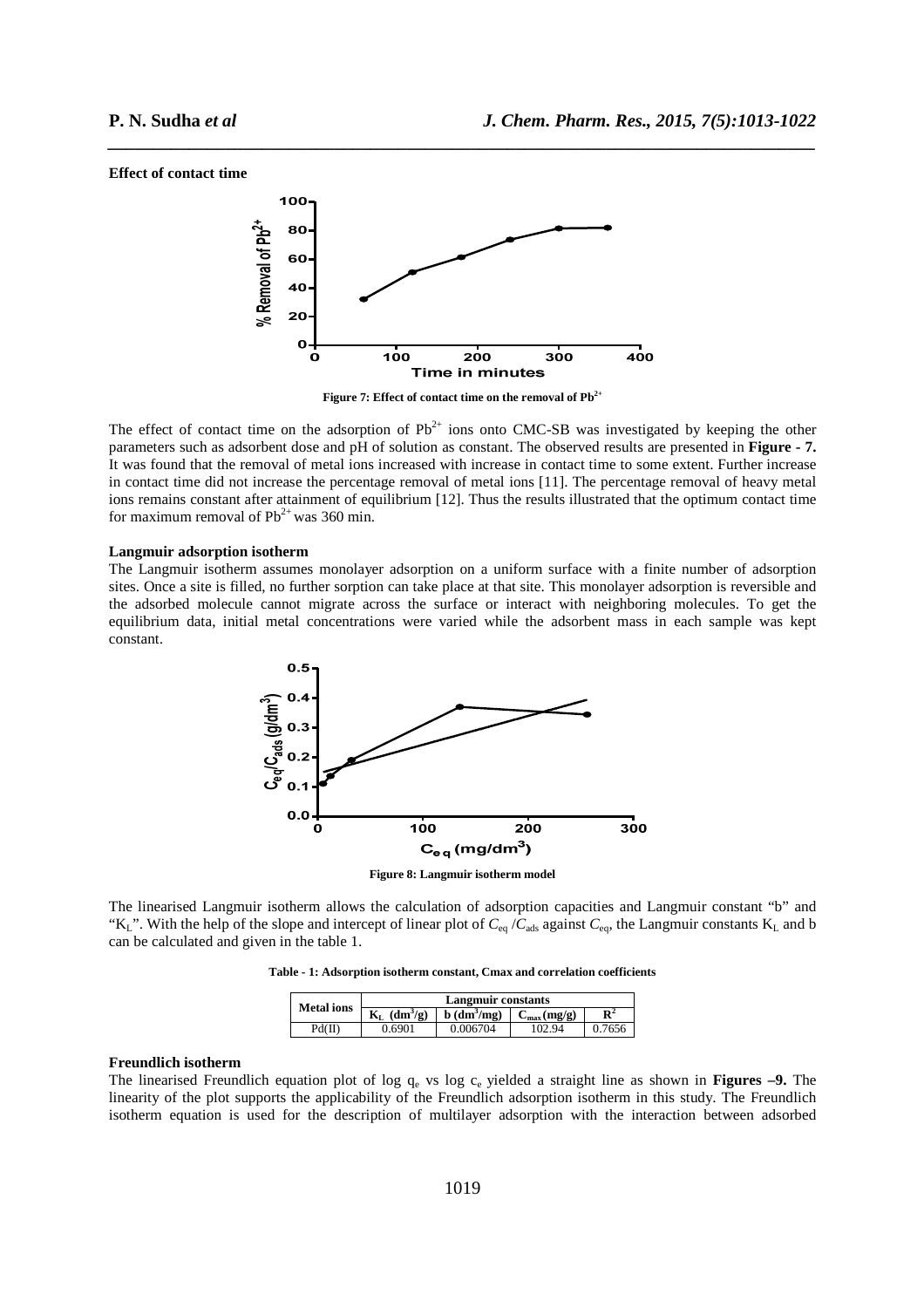molecules. The model predicts that the adsorbate concentration in the solution will be increasing. The model applies to the adsorption onto heterogeneous surfaces with uniform energy distribution and reversible adsorption.

*\_\_\_\_\_\_\_\_\_\_\_\_\_\_\_\_\_\_\_\_\_\_\_\_\_\_\_\_\_\_\_\_\_\_\_\_\_\_\_\_\_\_\_\_\_\_\_\_\_\_\_\_\_\_\_\_\_\_\_\_\_\_\_\_\_\_\_\_\_\_\_\_\_\_\_\_\_\_*



**Figure 9: Freundlich isotherm model** 

**Table 2: Coefficients of Freundlich isotherm model** 

| <b>Metal</b> ions | <b>Freundlich constants</b> |       |        |  |
|-------------------|-----------------------------|-------|--------|--|
|                   |                             |       |        |  |
| Ph(II)            | 0.07664                     | 14773 | 0.9910 |  |

**Table 1 and 2** illustrates the linear regression coefficient of two isotherms. On comparing the Langmuir and Freundlich isotherm models, the observed  $R^2$  values of Freundlich isotherm better describes the adsorption process very effectively when compared to the Langmuir model. Hence Freundlich model was followed and multilayer adsorption was suggests for the removal of metal ions by the CMC-SB.

# **Adsorption Kinetics**

Kinetic analysis is required to get an insight of the rate of adsorption and the rate limiting step of the transport mechanism, which are primarily used in the modeling, and design of the process. In order to examine the controlling mechanism of the adsorption process such as mass transfer and chemical reaction, kinetic models were used to test the experimental data.



**Figure 10: Pseudo-first order kinetics model**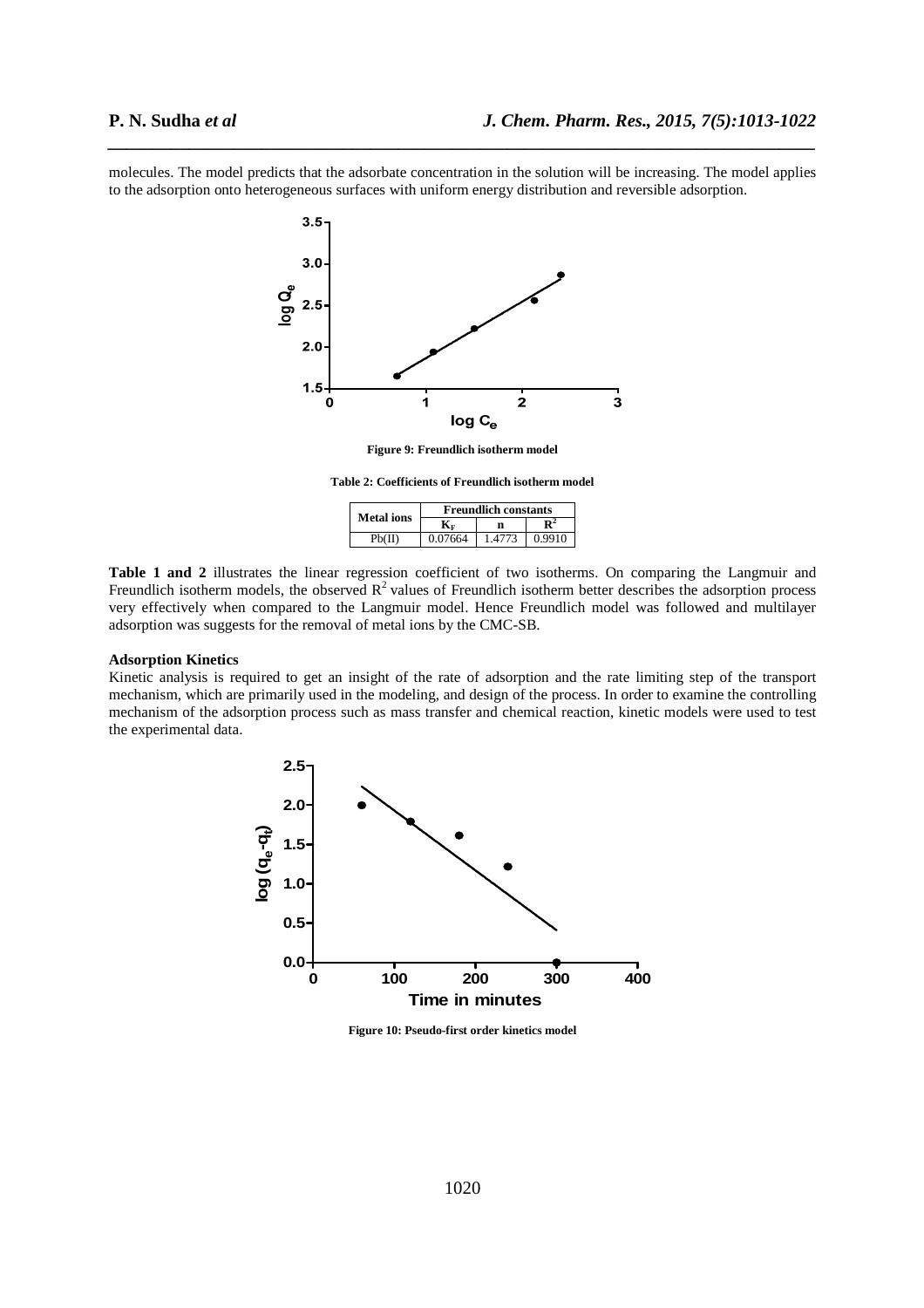

*\_\_\_\_\_\_\_\_\_\_\_\_\_\_\_\_\_\_\_\_\_\_\_\_\_\_\_\_\_\_\_\_\_\_\_\_\_\_\_\_\_\_\_\_\_\_\_\_\_\_\_\_\_\_\_\_\_\_\_\_\_\_\_\_\_\_\_\_\_\_\_\_\_\_\_\_\_\_*

**Figure 11: Pseudo-second order kinetics model**

The results obtained from pseudo-first-order kinetics demonstrated that the experimental qe (mg.  $g^{-1}$ ) values did not agree well with the calculated values obtained from the linear plots.

It is clear from the **Table - 3** the correlation coefficient,  $R^2$  of pseudo second order kinetics for Pb (II) showed the better fit than pseudo first order kinetics. This confirmed that the adsorption process follows pseudo second order kinetic model.

**Table 3: Comparison between Lagergren pseudo-first-order and pseudo-second-order kinetic models** 

| <b>Metal</b> ion | Pseudo-first-order<br>kinetic model |                         | <b>Experimental value</b> | Pseudo-second-order<br>kinetic model |              |                    |                |
|------------------|-------------------------------------|-------------------------|---------------------------|--------------------------------------|--------------|--------------------|----------------|
|                  | 0e<br>(mg/g)                        | K1<br>$\text{min}^{-1}$ | $\mathbb{R}^2$            | qe (mg/g)                            | qe<br>(mg/g) | $min^{-1}$<br>g mg | $\mathbb{R}^2$ |
| Pb(II)           | 354.04                              | 0.007615                | 0.8275                    | 180                                  | 70.98        | 0.004035           | 0.9907         |

#### **CONCLUSION**

Carboxymethyl Chitosan (CMC)/2, 3-Dimethoxy Benzaldehyde Schiff base derivative was synthesized successfully. The FTIR results proves the formation of Schiff base using CMC and with 2,3-dimethoxy benzaldehyde and XRD shows that Schiff base possess semi-crystalline nature. The crystallnity nature tends to decreases for CMC and further decreases for CMC-SB which makes the material suitable for wastewater treatment. The results showed that the adsorbent dose, pH and the contact time had a pronounced effect on the removal of Pb ions from the solution. Freundlich isotherm better describes the adsorption process very effectively and through kinetic studies we confirmed that the adsorption process follows pseudo second order kinetic model.

### **REFERENCES**

[1] Kumar MNVR*. React Funct Polym.* **2000**, 46, 1-27

[2] CJ Austin; PR Chitin*, Biochem. Physiol.* **1981,** 69B, 283-286.

[3] Ruiz-Herrera J; The distribution and quantitative importance of chitin in fungi. In Proceedings of the First International Conference on Chitin/ Chitosan; Muzzarrelli, R.A.A. and Pariser, E.R. (Eds.), MIT Sea Grant Program, Cambridge, MA., **1978**, 11.

[4] Harish Prashanth KV; Tharanathan RN, *Trends in Food Science and Technology*, **2007**, 18, 117–131.

[5] Guinesi LS; Cavalheiro ETG, *Thermochim Act*, **2006**, 449,1-7.

[6] Chen XG; Park, HJ, *Carbohydr. Polym*. **2003**, 53:355.

[7] Britto DD; Campana-Filho SP, *Polym. Degrad. Stab.* **2004**, 84: 353

[8] Riham R. Mohamed; Fekry AM, *Int J Electrochem Sci,* **2011**, 6, 2488-2508

[9] Santosh Kumar; PK. Dutta; P. Sen**,** *Carbohydrate Polymer*. **2010**, 80, 564–570.

[10] ID Mall; VC Srivastava; NK Agarwal; IM Mishra. *Colloids Surf*. **2005**, 264 (1-3),17

[11] Onsoyen E; Skaugrad O *Journal Chemical Technology and Biotechnology*, **1990**,49, 395.